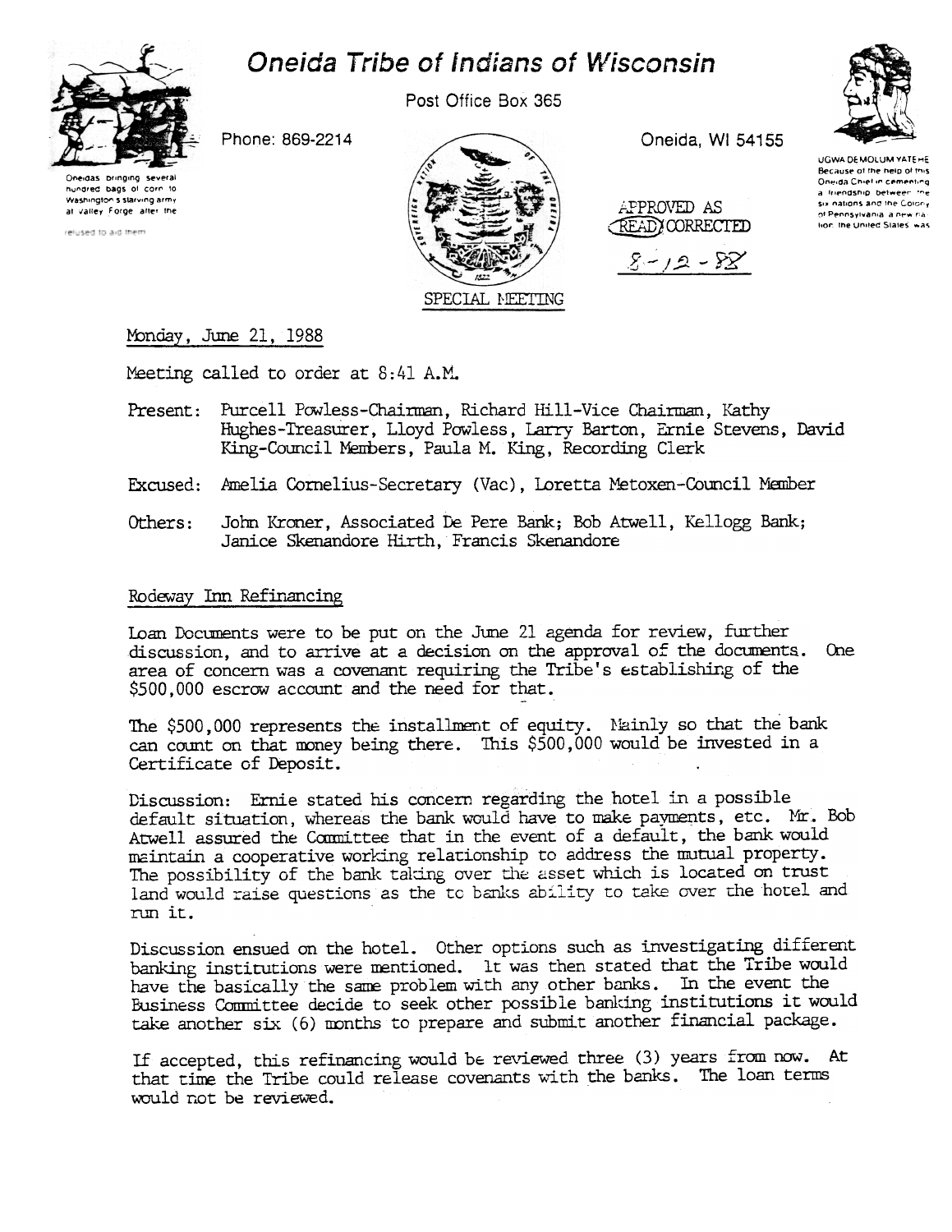Special Meeting Tuesday, June 21, 1988 - Minutes Page 2

After further discussion, Sonny King made a motion to approve the \$500,000 to be put into an escrow account. Lloyd seconded. Larry Barton and Ernest Stevens opposed. Motion carried.

### Fireworks

Purcell stated that Gerald Doxtator received a letter from the Tribe telling him to cease and desist operation of his fireworks stand on U-29.

Francis said that adequate insurance was not provided to protect the Tribe and customers. The Tribe then advised Jerry L. Hill to draft a letter advising Gerald to cease and desist.

Kathy said that when procedures were approved, the persons applying were requested to furnish insurance documents. These documents went to the Land Office whereas they were taken to the law office for review. In reviewing these documents, Jerry felt that Gerald did not adequately protect the liability of the Tribe. Two points that were discussed was that the policy was furnished to them from their supplier. It states the policy can be cancelled at any time without giving any notice. Another point was that it did not name the Tribe specifically in the insurance document as the party being protected under the document. This is just a policy Whidh does not name any of the parties.

#### Racetrack/Hotel

Francis gave the Business Committee an update on "simulcasting", which is beaming up a signal to a satellite and this signal coming back down to a satellite receiver. The Tribe would need a facility to receive that signal. Further research would be needed in order to rum paramutual betting with the possibility of instituting this operation out of the hotel.

Rick suggested we could generate more money by asking Indian business and non-Indian businesses to selling Oneida lotto tidkets in an effort to expand and increase lotto sales.

It would take 10,000 square feet of the hotel which cannot be afforded to aécommodate the para-mutual/satellite receiver.

Discussion ensued on an off-track betting parlor. Purcell stated that he was able to view the betting parlor in Peoria and Rockford, IL. A report on that trip will be forthcoming from Don Wilson.

After further discussion, Francis stated that if the Tribe amends- it's ordinance and gets the structure in place; in the event that we're legally attacked, we can always fall back on tribal governmental powers.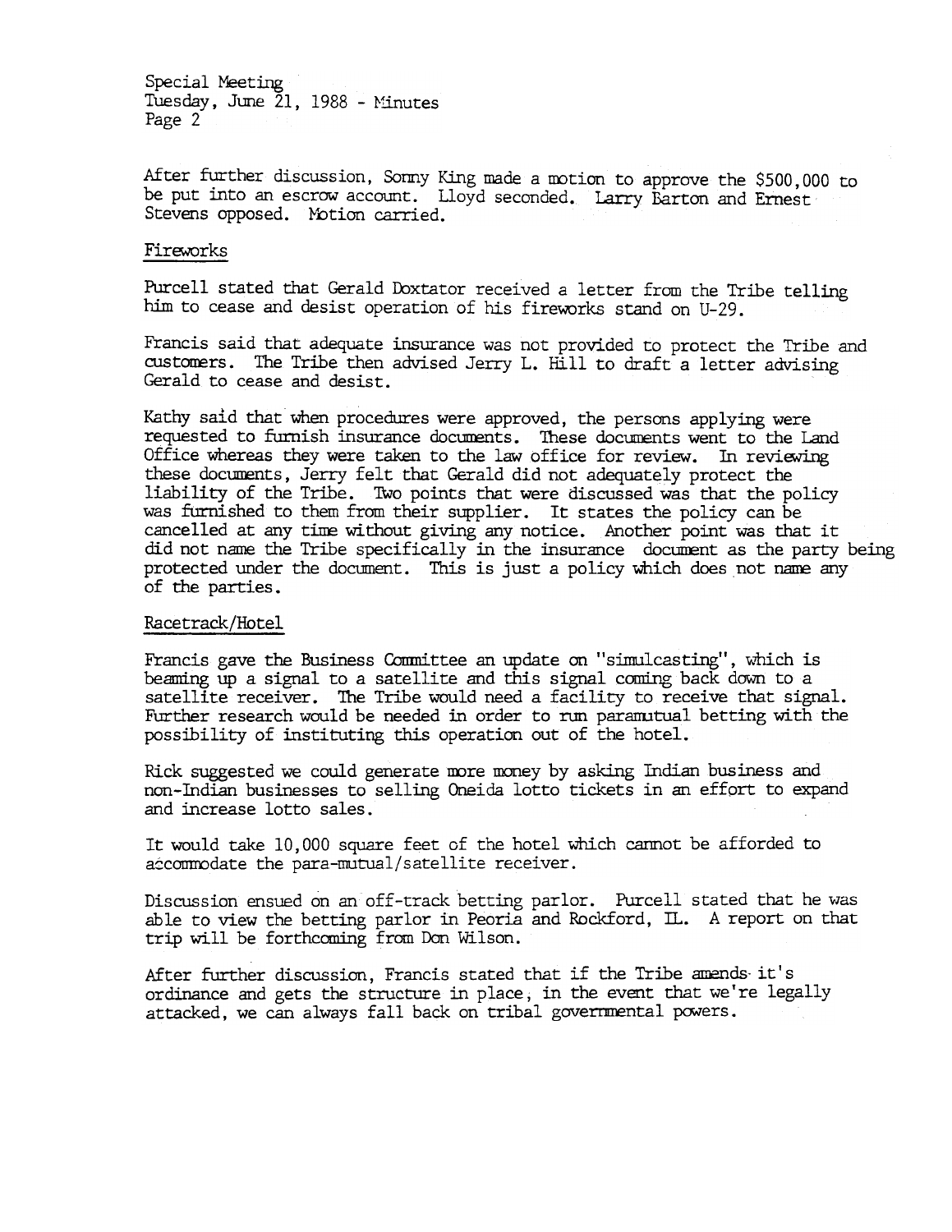Special Meeting Tuesday, June 21, 1988 - Minutes Page 3

Ernie made a motion that legal counsel including management be directed to expand our lottery operations to off reservation areas in Wisconsin. Sommy expand our lottery operations to off reservation areas in Wisconsin. seconded. Francis clarified to state, "sales of lottery tickets off reservation and to include Indian and non-Indian businesses within the reservation. Notion carried.

I

#### Fireworks (Continued)

The decision on whether Gerald was to close his business on this date is still pending. Lloyd Powless will follow-up on this issue.

#### Investment Cam1ittee

The Investment Committee has been approached for a land development project in Scottsdale, AZ. This is 260 acres inside the outer-rim of the state. The IC would like to invest \$150,000 in this project from their existing portfolio. The stipulation being that we could not anticipate any type of return on this investment for approximately two  $(2)$  years. The cost is 4.65/sq. ft. The company projects that two (2) years fran now they will start selling that land off to development companies and anticipate selling at 9.00/9.50 per sq. ft. They already have commitments from the Mayo Clinic, PGA for their corporate headquarters, Franchise Financial Corp., etc. This land is the last to be developed in Scottsdale. This is the first time the Investment Committee has looked at an investment in the real estate area.

Jerry M. Hill, with an extensive background in the area of land development projects, has seen this area and is very optimistic.

To invest the \$150, 000, stodks may need to be liquidated to put into this project. Business Committee approval is requested to enter into this endeavor.

Ernie moved to approve the investment of \$150,000 in the real estate property in Scottsdale. Sonny seconded. Rick Hill abstained. Motion carried.

#### Hotel

Approval of loan documents for the hotel were previously approved, Resolution NO. #10-13-87 at a Regular Business Committee meeting, therefore the Chairman is to sign off on the documents.

#### Fort Howard

Ernie feels we should buy a full-page ad in the Press Gazette and layout the whole story regarding Fort Howard and specifically respond. Therefore our story will state our position which cannot be altered, etc.

Kathy moved to approve buying a full-page ad in the Press Gazette. Ernie seconded. Motion carried.